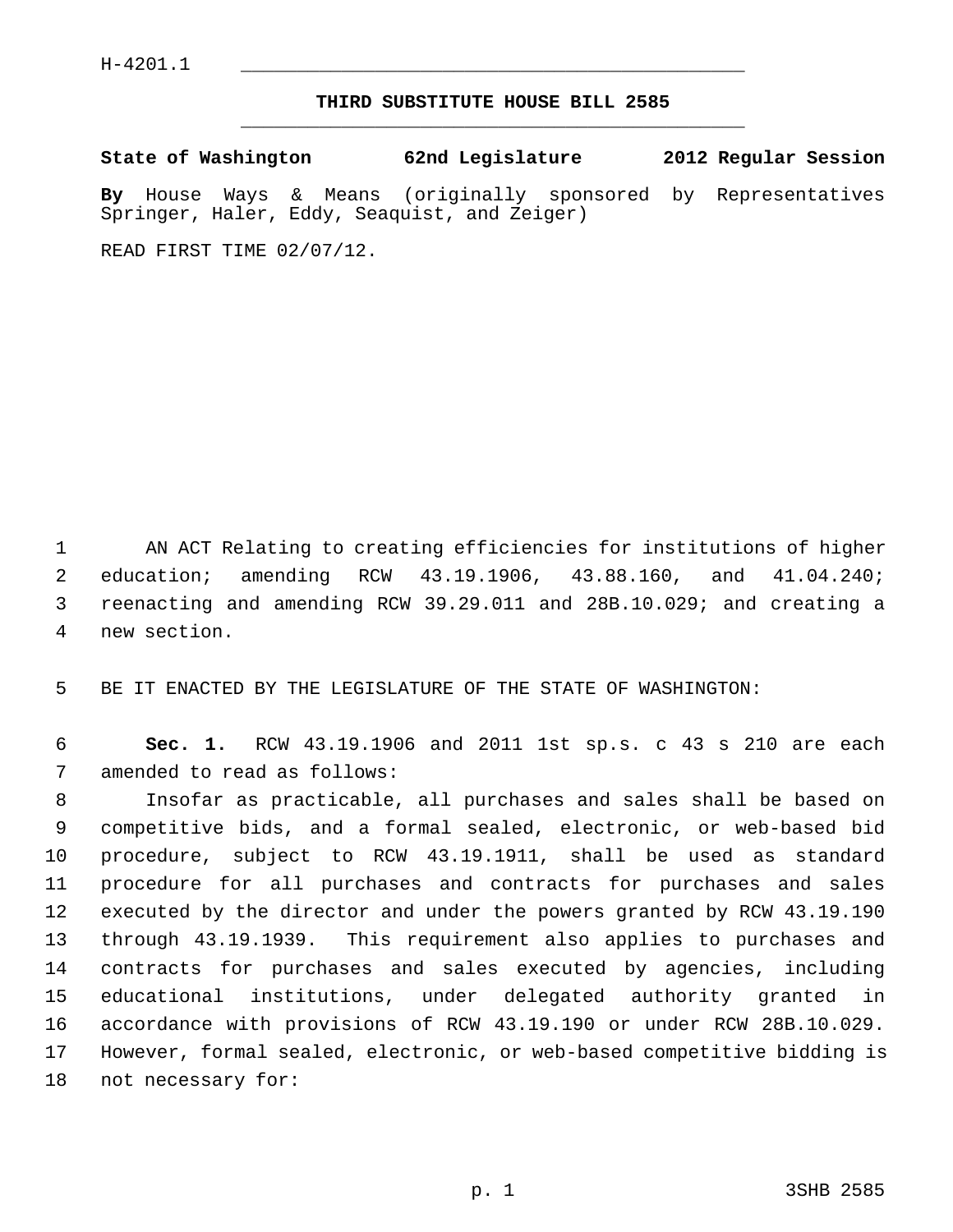1 (1) Emergency purchases made pursuant to RCW 43.19.200 if the 2 sealed bidding procedure would prevent or hinder the emergency from 3 being met appropriately;

 4 (2) Direct buy purchases and informal competitive bidding, as 5 designated by the director of enterprise services. The director of 6 enterprise services shall establish policies annually to define 7 criteria and dollar thresholds for direct buy purchases and informal 8 competitive bidding limits. These criteria may be adjusted to 9 accommodate special market conditions and to promote market diversity 10 for the benefit of the citizens of the state of Washington;

11 (3) Purchases which are clearly and legitimately limited to a 12 single source of supply and purchases involving special facilities, 13 services, or market conditions, in which instances the purchase price 14 may be best established by direct negotiation;

15 (4) Purchases of insurance and bonds by the risk management office 16 under RCW 43.19.769;

17 (5) Purchases and contracts for vocational rehabilitation clients 18 of the department of social and health services: PROVIDED, That this 19 exemption is effective only when the director of enterprise services, 20 after consultation with the director of the division of vocational 21 rehabilitation and appropriate department of social and health services 22 procurement personnel, declares that such purchases may be best 23 executed through direct negotiation with one or more suppliers in order 24 to expeditiously meet the special needs of the state's vocational 25 rehabilitation clients;

26 (6) Purchases by universities for hospital operation or biomedical 27 teaching or research purposes and by the director of enterprise 28 services, as the agent for state hospitals as defined in RCW 72.23.010, 29 and for health care programs provided in state correctional 30 institutions as defined in RCW 72.65.010(3) and veterans' institutions 31 as defined in RCW 72.36.010 and 72.36.070, made by participating in 32 contracts for materials, supplies, and equipment entered into by 33 nonprofit cooperative hospital group purchasing organizations;

34 (7) Purchases for resale by institutions of higher education to 35 other than public agencies when such purchases are for the express 36 purpose of supporting instructional programs and may best be executed 37 through direct negotiation with one or more suppliers in order to meet 38 the special needs of the institution;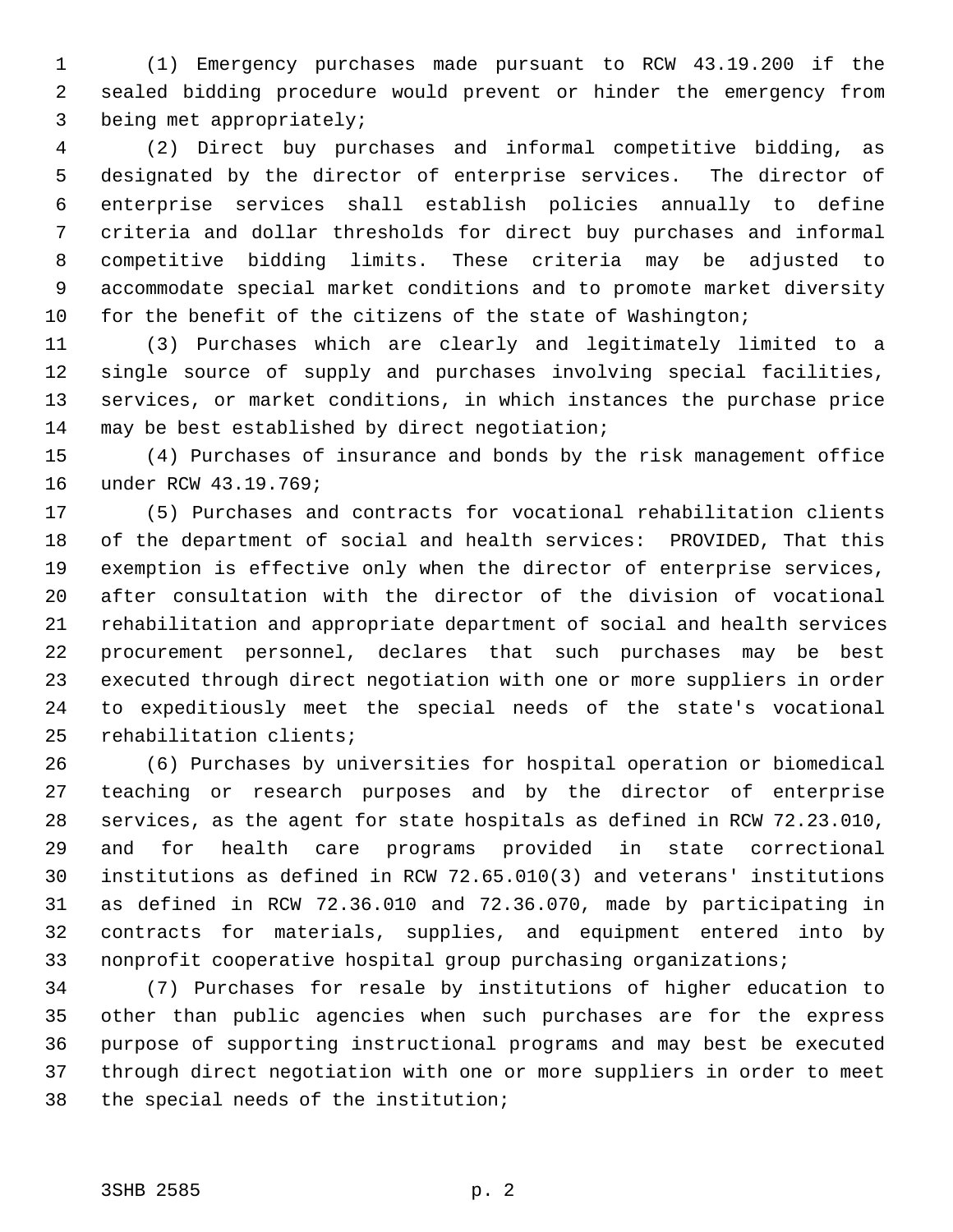1 (8) Purchases by institutions of higher education under RCW 2 43.19.190(2), direct buy purchases, and informal competitive bidding, 3 as designated by the director of enterprise services;  $((and))$ 

 4 (9)(a) Purchases by institutions of higher education less than one hundred thousand dollars. However, for purchases of ten thousand dollars or more and less than one hundred thousand dollars, quotations must be secured from at least three vendors to assure establishment of a competitive price and may be obtained by telephone or written quotations, or both. For purchases of ten thousand dollars or more and less than one hundred thousand dollars, each institution of higher education must: Post the purchasing opportunity on the institution's web site or the common vendor registration and bid notification system for thirty days prior to an award or the minimum length of time otherwise required for notices posted on the common vendor registration and bid notification system; and invite at least one quotation each 16 from a certified minority and a certified woman-owned vendor that otherwise qualifies to perform the work. A record of competition for all such purchases of ten thousand dollars or more and less than one hundred thousand dollars must be documented for audit purposes.

 (b) Each year, each institution of higher education must post on its web site the following information about purchases of ten thousand dollars or more and less than one hundred thousand dollars in the previous fiscal year:

24 (i) The total number and total dollar amount of these purchases;

 (ii) The total number and total dollar amount of these purchases from small businesses, and a percentage of the total number and dollar amount of purchases under (b)(i) of this subsection; and

 (iii) The total number and total dollar amount of these purchases from certified minority and women-owned vendors, and a percentage of the total number and dollar amount of purchases under (b)(i) of this subsection; and

 (10) Off-contract purchases of Washington grown food when such food 33 is not available from Washington sources through an existing contract. 34 However, Washington grown food purchased under this subsection must be 35 of an equivalent or better quality than similar food available through 36 the contract and be able to be paid from the agency's existing budget. 37 This requirement also applies to purchases and contracts for purchases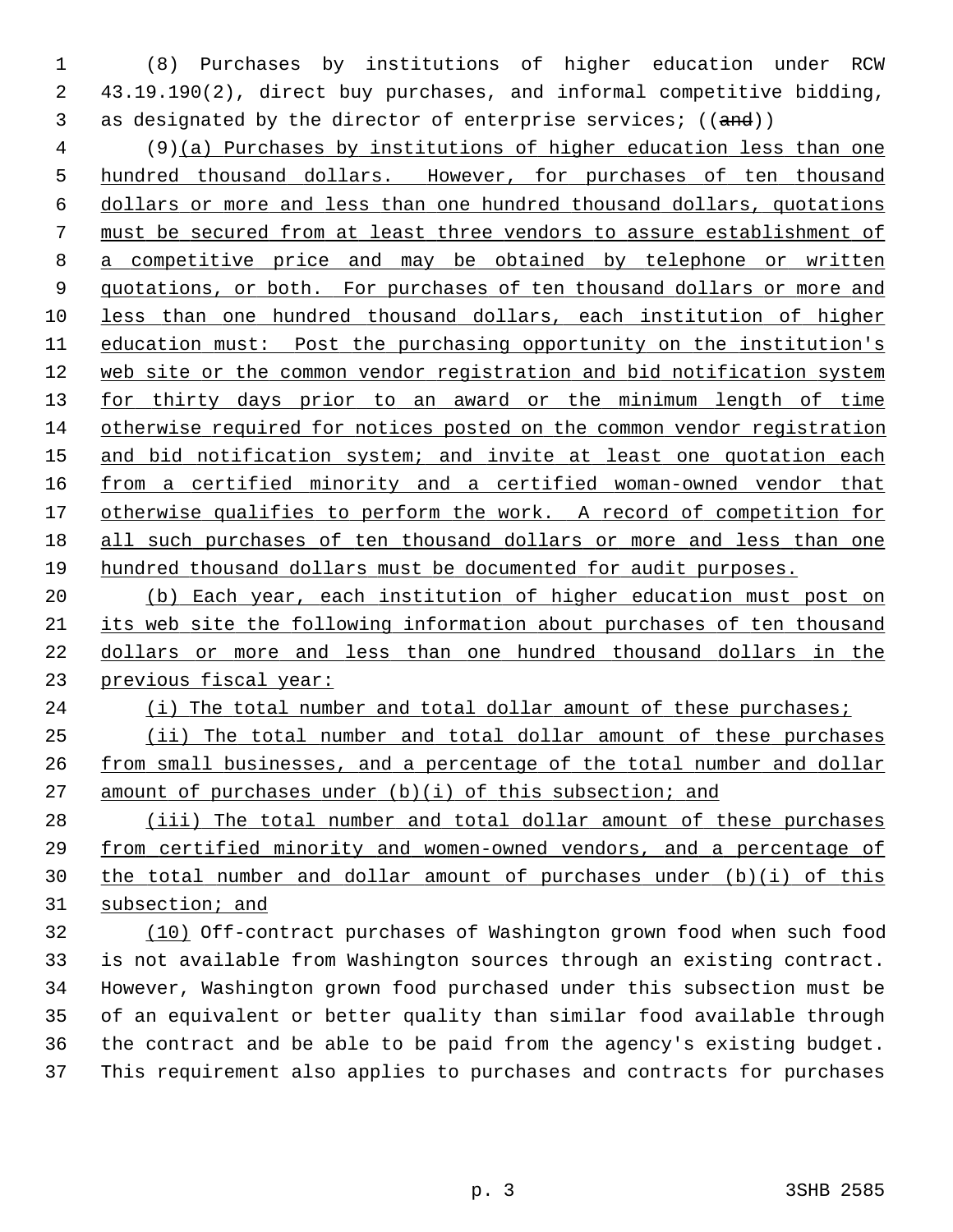1 executed by state agencies, including institutions of higher education, 2 under delegated authority granted in accordance with RCW 43.19.190 or 3 under RCW 28B.10.029.

 4 ((Beginning on July 1, 1995, and on July 1st of each succeeding 5 odd-numbered year, the dollar limits specified in this section shall be 6 adjusted as follows: The office of financial management shall 7 calculate such limits by adjusting the previous biennium's limits by 8 the appropriate federal inflationary index reflecting the rate of 9 inflation for the previous biennium. Such amounts shall be rounded to 10 the nearest one hundred dollars.))

11 As used in this section, "Washington grown" has the definition in 12 RCW 15.64.060.

13 **Sec. 2.** RCW 39.29.011 and 2011 1st sp.s. c 43 s 522 and 2011 c 358 14 s 4 are each reenacted and amended to read as follows:

15 All personal service contracts shall be entered into pursuant to 16 competitive solicitation, except for:

17 (1) Emergency contracts;

18 (2) Sole source contracts;

19 (3) Contract amendments;

20 (4) Contracts of less than twenty thousand dollars between a 21 consultant and an agency ((of less than twenty thousand dollars)) other 22 than an institution of higher education as defined in RCW 28B.10.016. 23 However, contracts of five thousand dollars or greater but less than 24 ten thousand dollars shall have documented evidence of competition. 25 Contracts of ten thousand dollars or greater, but less than twenty 26 thousand dollars, shall have documented evidence of competition, which 27 must include agency posting of the contract opportunity on the state's 28 common vendor registration and bid notification system. Agencies shall 29 not structure contracts to evade these requirements;

 (5)(a) Contracts of less than one hundred thousand dollars between a consultant and an institution of higher education as defined in RCW 28B.10.016. However, for contracts of ten thousand dollars or greater but less than one hundred thousand dollars, institutions of higher education must: Post the purchasing opportunity on the institution's web site or the common vendor registration and bid notification system for thirty days prior to an award or the minimum length of time otherwise required for notices posted on the common vendor registration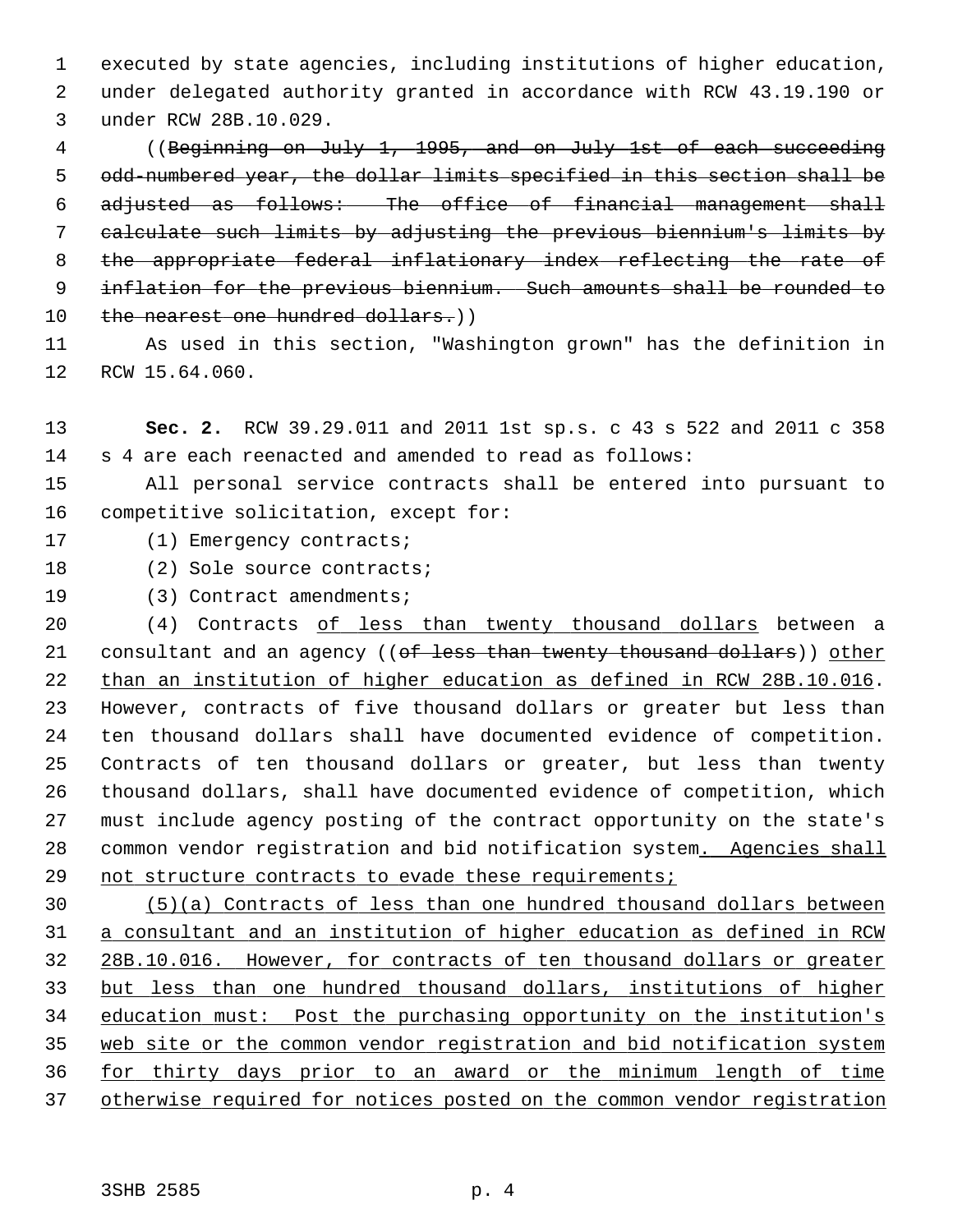and bid notification system; invite at least one quotation each from a certified minority and a certified woman-owned vendor that otherwise qualifies to do the work; and document evidence of competition. 4 ((Agencies)) Institutions shall not structure contracts to evade these 5 requirements. (b) Each year, each institution of higher education must post on its web site the following information about contracts of ten thousand dollars or more and less than one hundred thousand dollars in the previous fiscal year: (i) The total number and total dollar amount of these contracts; (ii) The total number and total dollar amount of these contracts from small businesses, and a percentage of the total number and dollar 13 amount of contracts under (b)(i) of this subsection; and (iii) The total number and total dollar amount of these contracts from certified minority and women-owned vendors, and a percentage of the total number and dollar amount of contracts under (b)(i) of this 17 subsection; and

18  $((\langle 5 \rangle) )$  (6) Other specific contracts or classes or groups of 19 contracts exempted from the competitive solicitation process by the 20 director of the department of enterprise services when it has been 21 determined that a competitive solicitation process is not appropriate 22 or cost-effective.

23 **Sec. 3.** RCW 43.88.160 and 2006 c 1 s 6 are each amended to read as 24 follows:

25 This section sets forth the major fiscal duties and 26 responsibilities of officers and agencies of the executive branch. The 27 regulations issued by the governor pursuant to this chapter shall 28 provide for a comprehensive, orderly basis for fiscal management and 29 control, including efficient accounting and reporting therefor, for the 30 executive branch of the state government and may include, in addition, 31 such requirements as will generally promote more efficient public 32 management in the state.

33 (1) Governor; director of financial management. The governor, 34 through the director of financial management, shall devise and 35 supervise a modern and complete accounting system for each agency to 36 the end that all revenues, expenditures, receipts, disbursements, 37 resources, and obligations of the state shall be properly and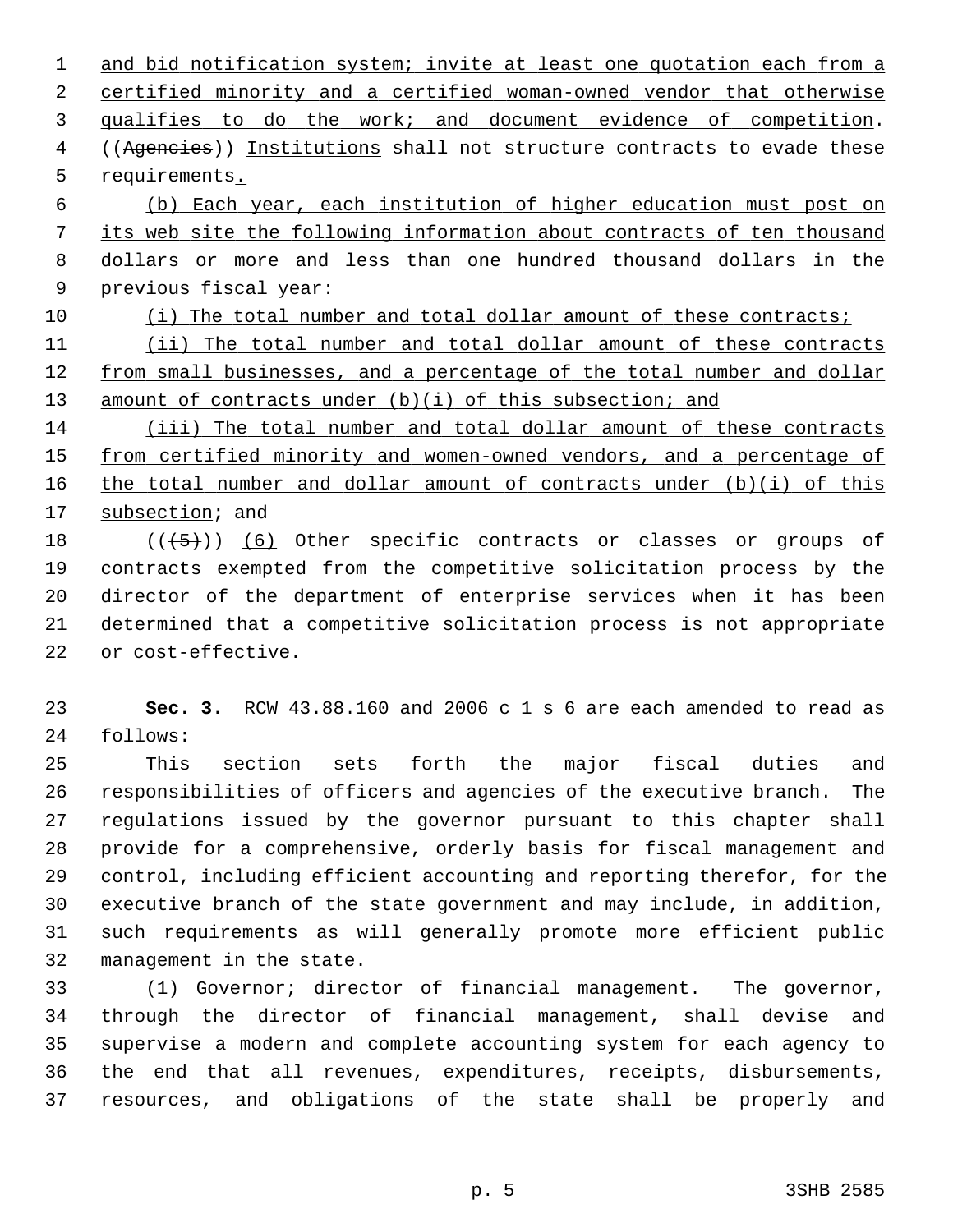1 systematically accounted for. The accounting system shall include the 2 development of accurate, timely records and reports of all financial 3 affairs of the state. The system shall also provide for central 4 accounts in the office of financial management at the level of detail 5 deemed necessary by the director to perform central financial 6 management. The director of financial management shall adopt and 7 periodically update an accounting procedures manual. Any agency 8 maintaining its own accounting and reporting system shall comply with 9 the updated accounting procedures manual and the rules of the director 10 adopted under this chapter. An agency may receive a waiver from 11 complying with this requirement if the waiver is approved by the 12 director. Waivers expire at the end of the fiscal biennium for which 13 they are granted. The director shall forward notice of waivers granted 14 to the appropriate legislative fiscal committees. The director of 15 financial management may require such financial, statistical, and other 16 reports as the director deems necessary from all agencies covering any 17 period.

18 (2) Except as provided in chapter 43.88C RCW, the director of 19 financial management is responsible for quarterly reporting of primary 20 operating budget drivers such as applicable workloads, caseload 21 estimates, and appropriate unit cost data. These reports shall be 22 transmitted to the legislative fiscal committees or by electronic means 23 to the legislative evaluation and accountability program committee. 24 Quarterly reports shall include actual monthly data and the variance 25 between actual and estimated data to date. The reports shall also 26 include estimates of these items for the remainder of the budget 27 period.

28 (3) The director of financial management shall report at least 29 annually to the appropriate legislative committees regarding the status 30 of all appropriated capital projects, including transportation 31 projects, showing significant cost overruns or underruns. If funds are 32 shifted from one project to another, the office of financial management 33 shall also reflect this in the annual variance report. Once a project 34 is complete, the report shall provide a final summary showing estimated 35 start and completion dates of each project phase compared to actual 36 dates, estimated costs of each project phase compared to actual costs, 37 and whether or not there are any outstanding liabilities or unsettled 38 claims at the time of completion.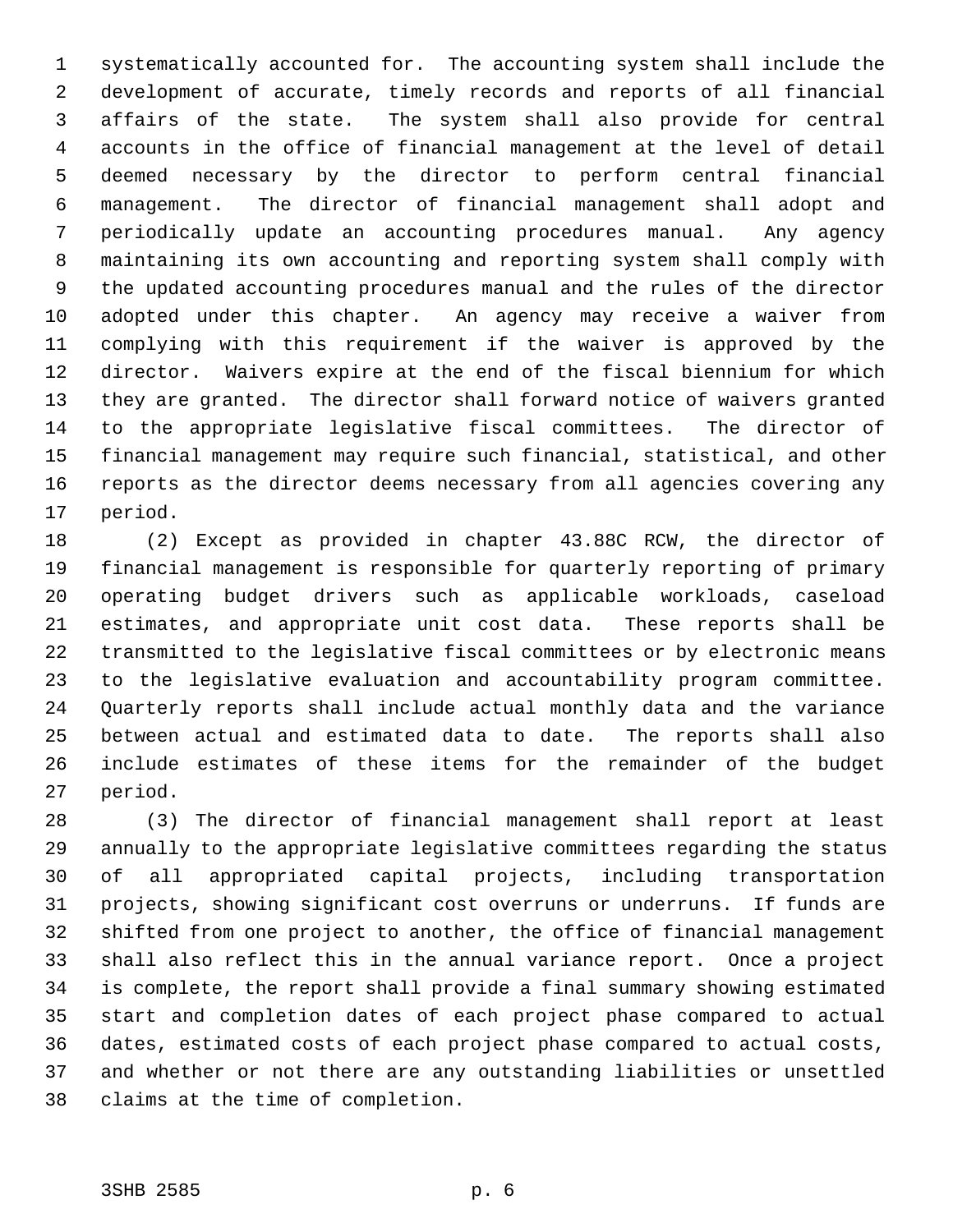1 (4) In addition, the director of financial management, as agent of 2 the governor, shall:

 3 (a) Develop and maintain a system of internal controls and internal 4 audits comprising methods and procedures to be adopted by each agency 5 that will safeguard its assets, check the accuracy and reliability of 6 its accounting data, promote operational efficiency, and encourage 7 adherence to prescribed managerial policies for accounting and 8 financial controls. The system developed by the director shall include 9 criteria for determining the scope and comprehensiveness of internal 10 controls required by classes of agencies, depending on the level of 11 resources at risk.

12 Each agency head or authorized designee shall be assigned the 13 responsibility and authority for establishing and maintaining internal 14 audits following the standards of internal auditing of the institute of 15 internal auditors;

16 (b) Make surveys and analyses of agencies with the object of 17 determining better methods and increased effectiveness in the use of 18 manpower and materials; and the director shall authorize expenditures 19 for employee training to the end that the state may benefit from 20 training facilities made available to state employees;

21 (c) Establish policies for allowing the contracting of child care 22 services;

23 (d) Report to the governor with regard to duplication of effort or 24 lack of coordination among agencies;

25 (e) Review any pay and classification plans, and changes 26 thereunder, developed by any agency for their fiscal impact: PROVIDED, 27 That none of the provisions of this subsection shall affect merit 28 systems of personnel management now existing or hereafter established 29 by statute relating to the fixing of qualifications requirements for 30 recruitment, appointment, or promotion of employees of any agency. The 31 director shall advise and confer with agencies including appropriate 32 standing committees of the legislature as may be designated by the 33 speaker of the house and the president of the senate regarding the 34 fiscal impact of such plans and may amend or alter the plans, except 35 that for the following agencies no amendment or alteration of the plans 36 may be made without the approval of the agency concerned: Agencies 37 headed by elective officials;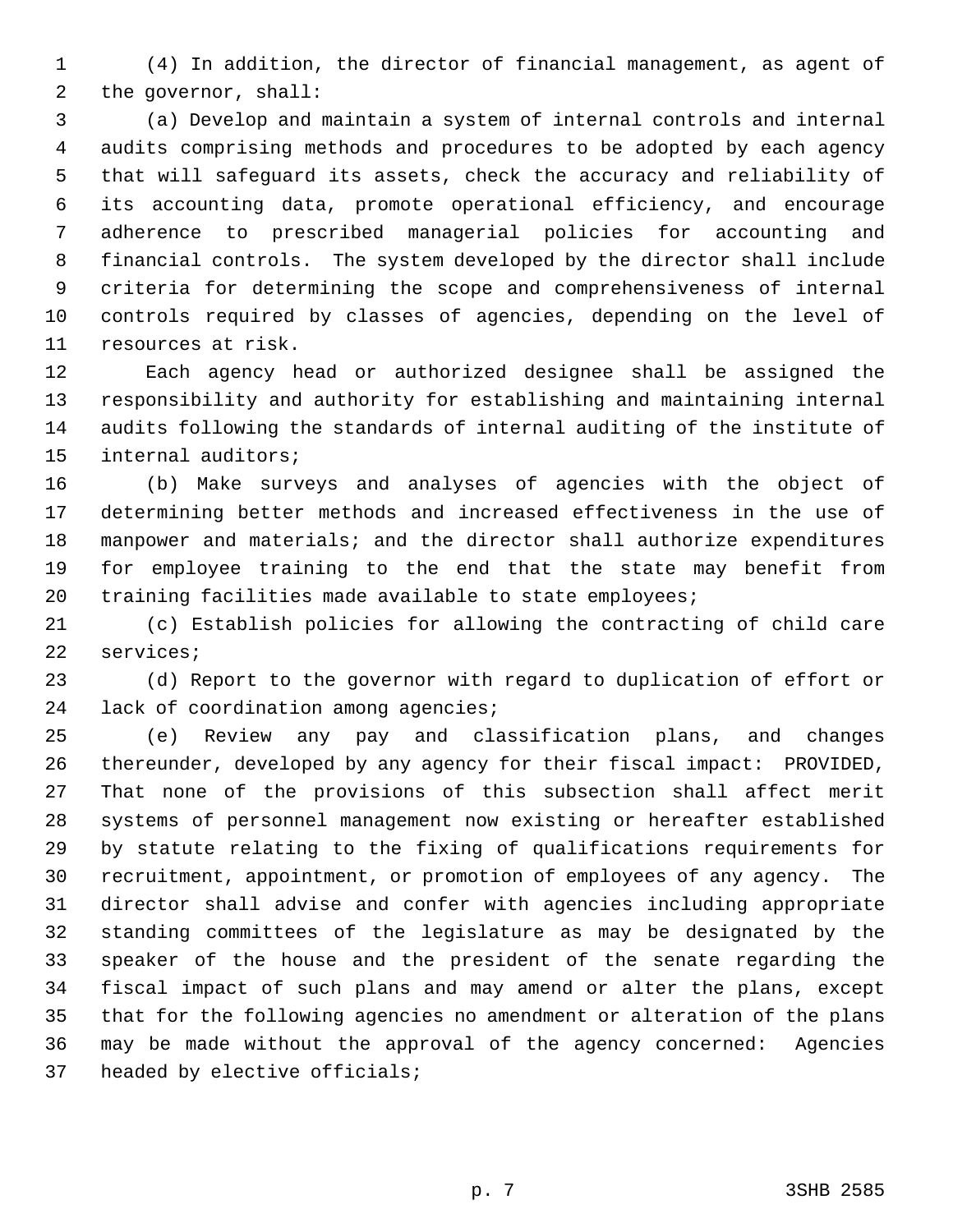1 (f) Fix the number and classes of positions or authorized employee 2 years of employment for each agency and during the fiscal period amend 3 the determinations previously fixed by the director except that the 4 director shall not be empowered to fix the number or the classes for 5 the following: Agencies headed by elective officials;

 6 (g) Adopt rules to effectuate provisions contained in (a) through 7 (f) of this subsection.

8 (5) The treasurer shall:

 9 (a) Receive, keep, and disburse all public funds of the state not 10 expressly required by law to be received, kept, and disbursed by some 11 other persons: PROVIDED, That this subsection shall not apply to those 12 public funds of the institutions of higher learning which are not 13 subject to appropriation;

14 (b) Receive, disburse, or transfer public funds under the 15 treasurer's supervision or custody;

16 (c) Keep a correct and current account of all moneys received and 17 disbursed by the treasurer, classified by fund or account;

18 (d) Coordinate agencies' acceptance and use of credit cards and 19 other payment methods, if the agencies have received authorization 20 under RCW 43.41.180;

21 (e) Perform such other duties as may be required by law or by 22 regulations issued pursuant to this law.

23 It shall be unlawful for the treasurer to disburse public funds in 24 the treasury except upon forms or by alternative means duly prescribed 25 by the director of financial management. These forms or alternative 26 means shall provide for authentication and certification by the agency 27 head or the agency head's designee that the services have been rendered 28 or the materials have been furnished; or, in the case of loans or 29 grants, that the loans or grants are authorized by law; or, in the case 30 of payments for periodic maintenance services to be performed on state 31 owned equipment, that a written contract for such periodic maintenance 32 services is currently in effect; and the treasurer shall not be liable 33 under the treasurer's surety bond for erroneous or improper payments so 34 made. When services are lawfully paid for in advance of full 35 performance by any private individual or business entity other than 36 equipment maintenance providers or as provided for by RCW 42.24.035, 37 such individual or entity other than central stores rendering such 38 services shall make a cash deposit or furnish surety bond coverage to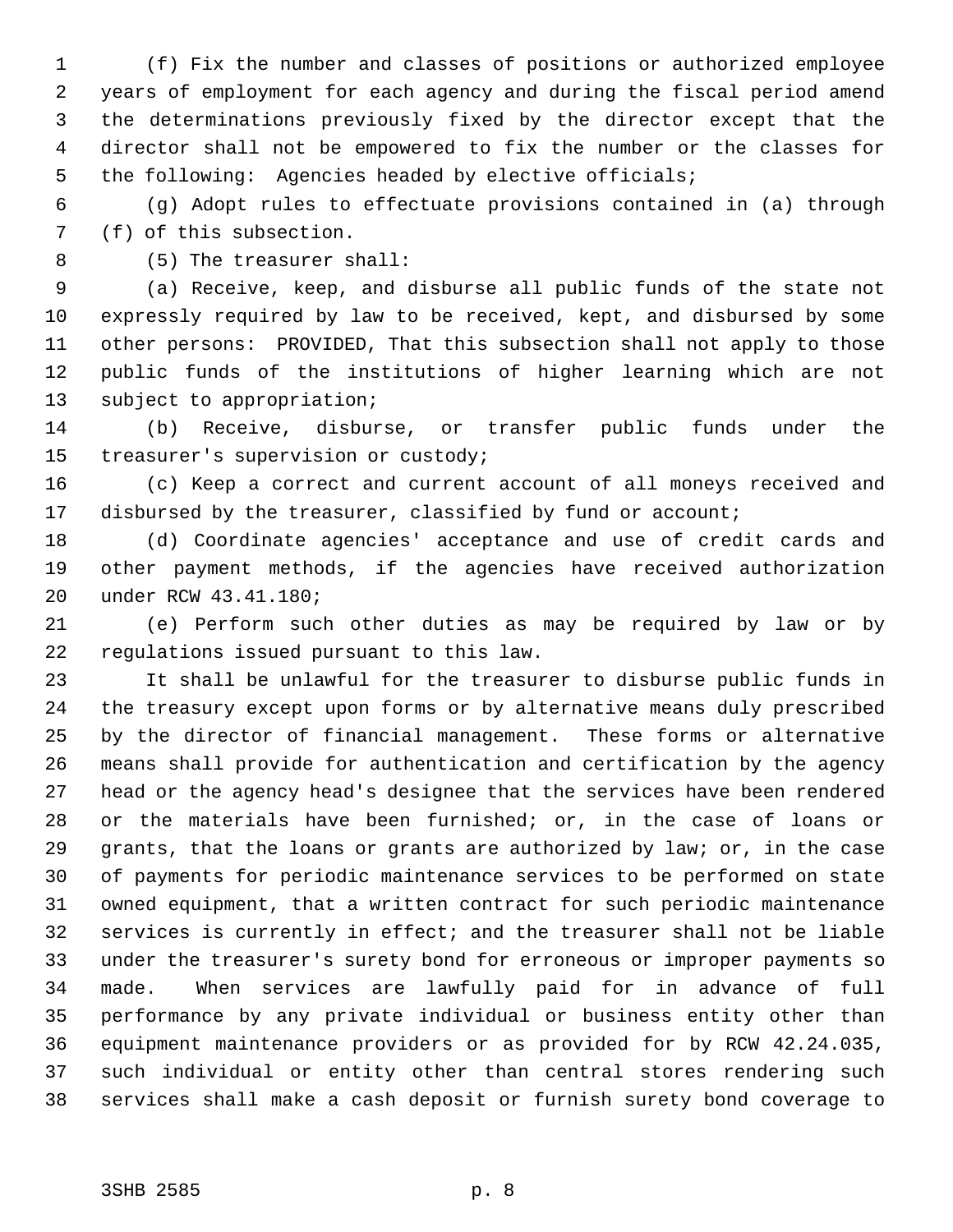1 the state as shall be fixed in an amount by law, or if not fixed by 2 law, then in such amounts as shall be fixed by the director of the 3 department of ((general administration)) enterprise services but in no 4 case shall such required cash deposit or surety bond be less than an 5 amount which will fully indemnify the state against any and all losses 6 on account of breach of promise to fully perform such services. No 7 payments shall be made in advance for any equipment maintenance 8 services to be performed more than twelve months after such payment 9 except that institutions of higher education as defined in RCW 10 28B.10.016 may make payments in advance for equipment maintenance 11 services to be performed up to sixty months after such payment. Any 12 such bond so furnished shall be conditioned that the person, firm or 13 corporation receiving the advance payment will apply it toward 14 performance of the contract. The responsibility for recovery of 15 erroneous or improper payments made under this section shall lie with 16 the agency head or the agency head's designee in accordance with 17 ((regulations)) rules issued pursuant to this chapter. Nothing in this 18 section shall be construed to permit a public body to advance funds to 19 a private service provider pursuant to a grant or loan before services 20 have been rendered or material furnished.

21 (6) The state auditor shall:

22 (a) Report to the legislature the results of current post audits 23 that have been made of the financial transactions of each agency; to 24 this end the auditor may, in the auditor's discretion, examine the 25 books and accounts of any agency, official, or employee charged with 26 the receipt, custody, or safekeeping of public funds. Where feasible 27 in conducting examinations, the auditor shall utilize data and findings 28 from the internal control system prescribed by the office of financial 29 management. The current post audit of each agency may include a 30 section on recommendations to the legislature as provided in (c) of 31 this subsection.

32 (b) Give information to the legislature, whenever required, upon 33 any subject relating to the financial affairs of the state.

34 (c) Make the auditor's official report on or before the thirty-35 first of December which precedes the meeting of the legislature. The 36 report shall be for the last complete fiscal period and shall include 37 determinations as to whether agencies, in making expenditures, complied 38 with the laws of this state. The state auditor is authorized to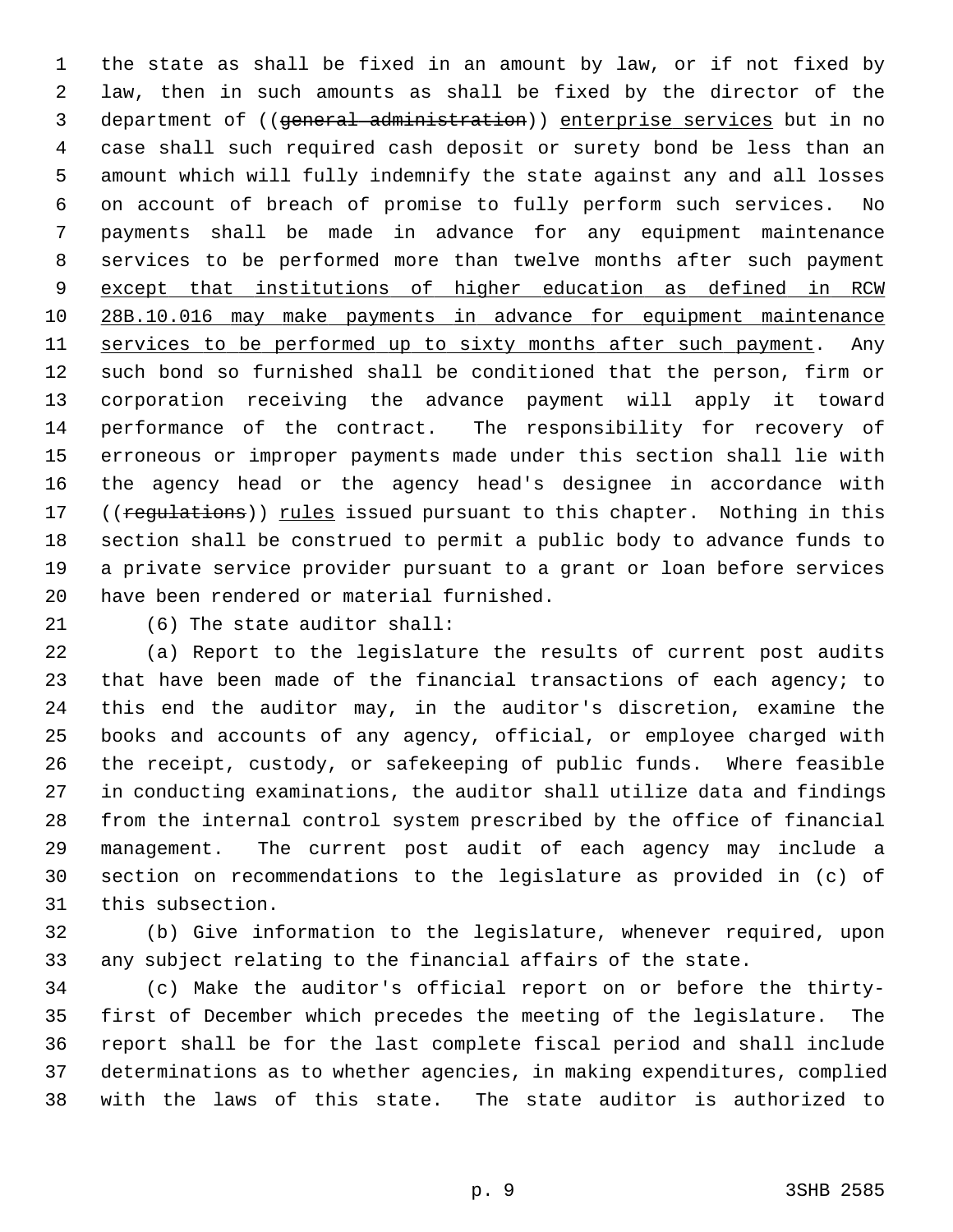1 perform or participate in performance verifications and performance 2 audits as expressly authorized by the legislature in the omnibus 3 biennial appropriations acts or in the performance audit work plan 4 approved by the joint legislative audit and review committee. The 5 state auditor, upon completing an audit for legal and financial 6 compliance under chapter 43.09 RCW or a performance verification, may 7 report to the joint legislative audit and review committee or other 8 appropriate committees of the legislature, in a manner prescribed by 9 the joint legislative audit and review committee, on facts relating to 10 the management or performance of governmental programs where such facts 11 are discovered incidental to the legal and financial audit or 12 performance verification. The auditor may make such a report to a 13 legislative committee only if the auditor has determined that the 14 agency has been given an opportunity and has failed to resolve the 15 management or performance issues raised by the auditor. If the auditor 16 makes a report to a legislative committee, the agency may submit to the 17 committee a response to the report. This subsection (6) shall not be 18 construed to authorize the auditor to allocate other than de minimis 19 resources to performance audits except as expressly authorized in the 20 appropriations acts or in the performance audit work plan. The results 21 of a performance audit conducted by the state auditor that has been 22 requested by the joint legislative audit and review committee must only 23 be transmitted to the joint legislative audit and review committee.

24 (d) Be empowered to take exception to specific expenditures that 25 have been incurred by any agency or to take exception to other 26 practices related in any way to the agency's financial transactions and 27 to cause such exceptions to be made a matter of public record, 28 including disclosure to the agency concerned and to the director of 29 financial management. It shall be the duty of the director of 30 financial management to cause corrective action to be taken within six 31 months, such action to include, as appropriate, the withholding of 32 funds as provided in RCW 43.88.110. The director of financial 33 management shall annually report by December 31st the status of audit 34 resolution to the appropriate committees of the legislature, the state 35 auditor, and the attorney general. The director of financial 36 management shall include in the audit resolution report actions taken 37 as a result of an audit including, but not limited to, types of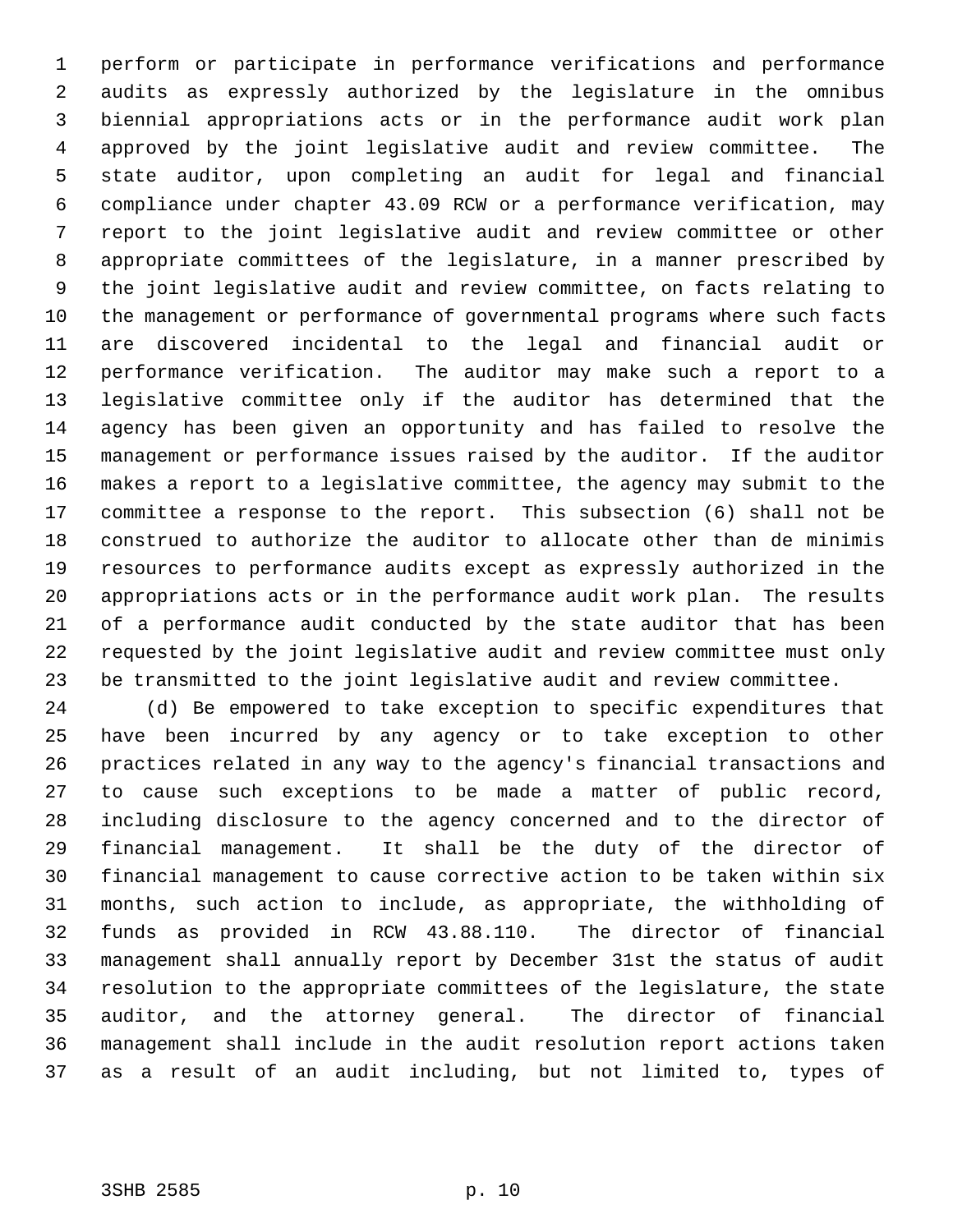1 personnel actions, costs and types of litigation, and value of recouped 2 goods or services.

3 (e) Promptly report any irregularities to the attorney general.

 4 (f) Investigate improper governmental activity under chapter 42.40 5 RCW.

6 ( $(\frac{1}{9})$ ) In addition to the authority given to the state auditor in 7 this subsection (6), the state auditor is authorized to conduct 8 performance audits identified in RCW 43.09.470. Nothing in this 9 subsection (6) shall limit, impede, or restrict the state auditor from 10 conducting performance audits identified in RCW 43.09.470.

11 (7) The joint legislative audit and review committee may:

12 (a) Make post audits of the financial transactions of any agency 13 and management surveys and program reviews as provided for in chapter 14 44.28 RCW as well as performance audits and program evaluations. To 15 this end the joint committee may in its discretion examine the books, 16 accounts, and other records of any agency, official, or employee.

17 (b) Give information to the legislature or any legislative 18 committee whenever required upon any subject relating to the 19 performance and management of state agencies.

20 (c) Make a report to the legislature which shall include at least 21 the following:

22 (i) Determinations as to the extent to which agencies in making 23 expenditures have complied with the will of the legislature and in this 24 connection, may take exception to specific expenditures or financial 25 practices of any agencies; and

26 (ii) Such plans as it deems expedient for the support of the 27 state's credit, for lessening expenditures, for promoting frugality and 28 economy in agency affairs, and generally for an improved level of 29 fiscal management.

30 **Sec. 4.** RCW 41.04.240 and 1977 ex.s. c 269 s 1 are each amended to 31 read as follows:

32 (1) Except with regard to institutions of higher education as 33 defined in RCW 28B.10.016, any official of the state or of any 34 political subdivision, municipal corporation, or quasi-municipal 35 corporation authorized to disburse funds in payment of salaries and 36 wages of employees is authorized upon written request of at least 37 twenty-five employees to pay all or part of such salaries or wages to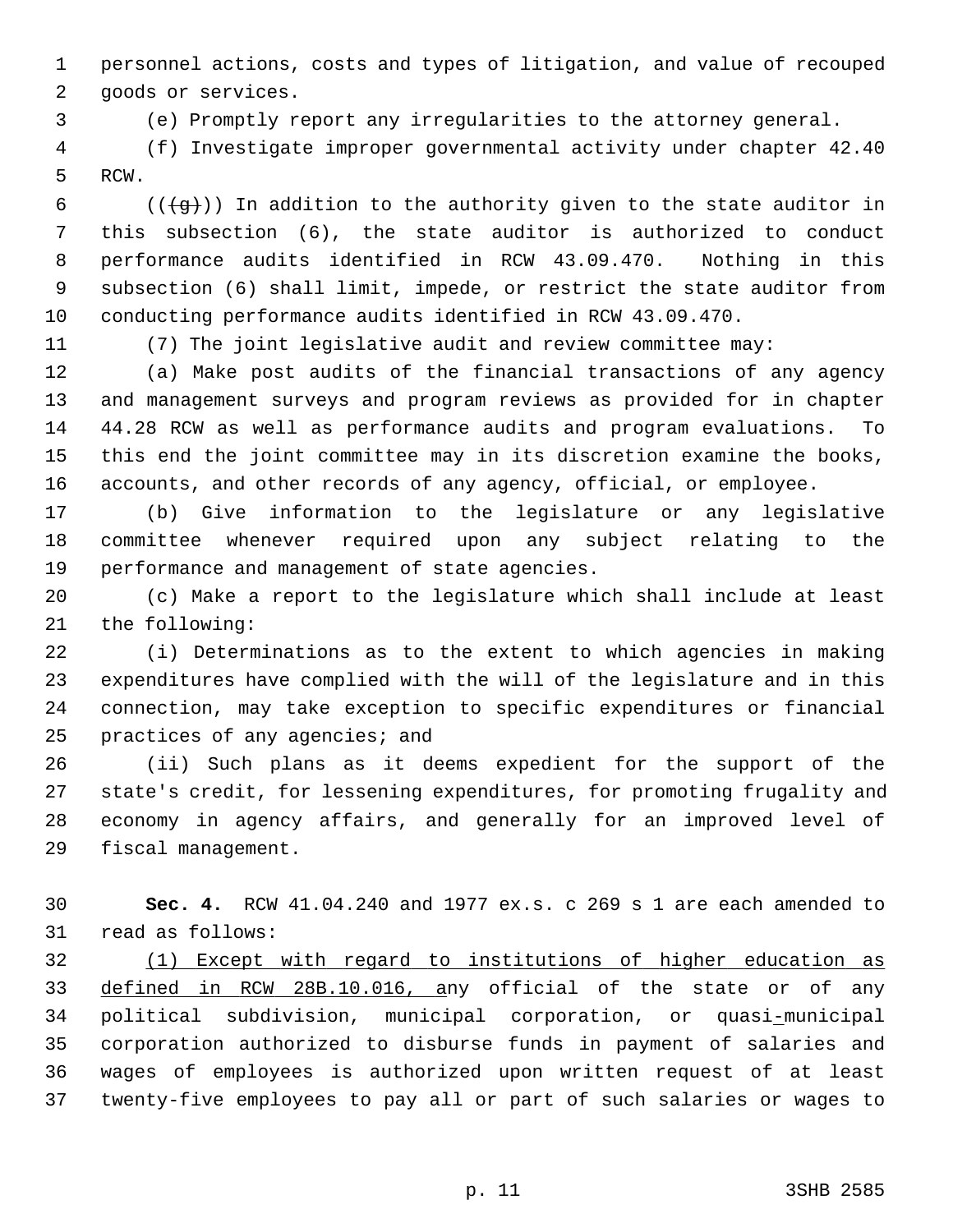1 any financial institution for either:  $((+1))$  (a) Credit to the 2 employees' accounts in such financial institution; or  $((+2)^{n})$  (b) 3 immediate transfer therefrom to the employees' accounts in any other 4 financial institutions((: PROVIDED, That)).

 5 (2) In disbursing funds for payment of salaries and wages of 6 employees, institutions of higher education as defined in RCW 7 28B.10.016 are authorized to require the following payment methods:

 (a) For employees who have an account in a financial institution, payment to any financial institution for either: (i) Credit to the employees' accounts in such financial institution; or (ii) immediate transfer therefrom to the employees' accounts in any other financial institutions; and

13 (b) For employees who do not have an account in a financial 14 institution, payment by alternate methods such as payroll cards.

15 (3) Nothing in this section shall be construed as authorizing any 16 employer to require the employees to have an account in any particular 17 financial institution or type of financial institution. A single 18 warrant may be drawn in favor of such financial institution, for the 19 total amount due the employees involved, and written directions 20 provided to such financial institution of the amount to be credited to 21 the account of an employee or to be transferred to an account in 22 another financial institution for such employee. The issuance and 23 delivery by the disbursing officer of a warrant in accordance with the 24 procedure set forth herein and proper indorsement thereof by the 25 financial institution shall have the same legal effect as payment 26 directly to the employee.

27 For the purposes of this section "financial institution" means any 28 bank or trust company established in this state pursuant to chapter 2, 29 Title 12, United States Code, or Title 30 RCW, and any credit union 30 established in this state pursuant to chapter 14, Title 12, United 31 States Code, or chapter 31.12 RCW, and any mutual savings bank 32 established in this state pursuant to Title 32 RCW, and any savings and 33 loan association established in this state pursuant to chapter 12, 34 Title 12, United States Code, or Title 33 RCW.

35 **Sec. 5.** RCW 28B.10.029 and 2011 1st sp.s. c 43 s 303 and 2011 c 36 198 s 1 are each reenacted and amended to read as follows: 37 (1)(a) An institution of higher education may exercise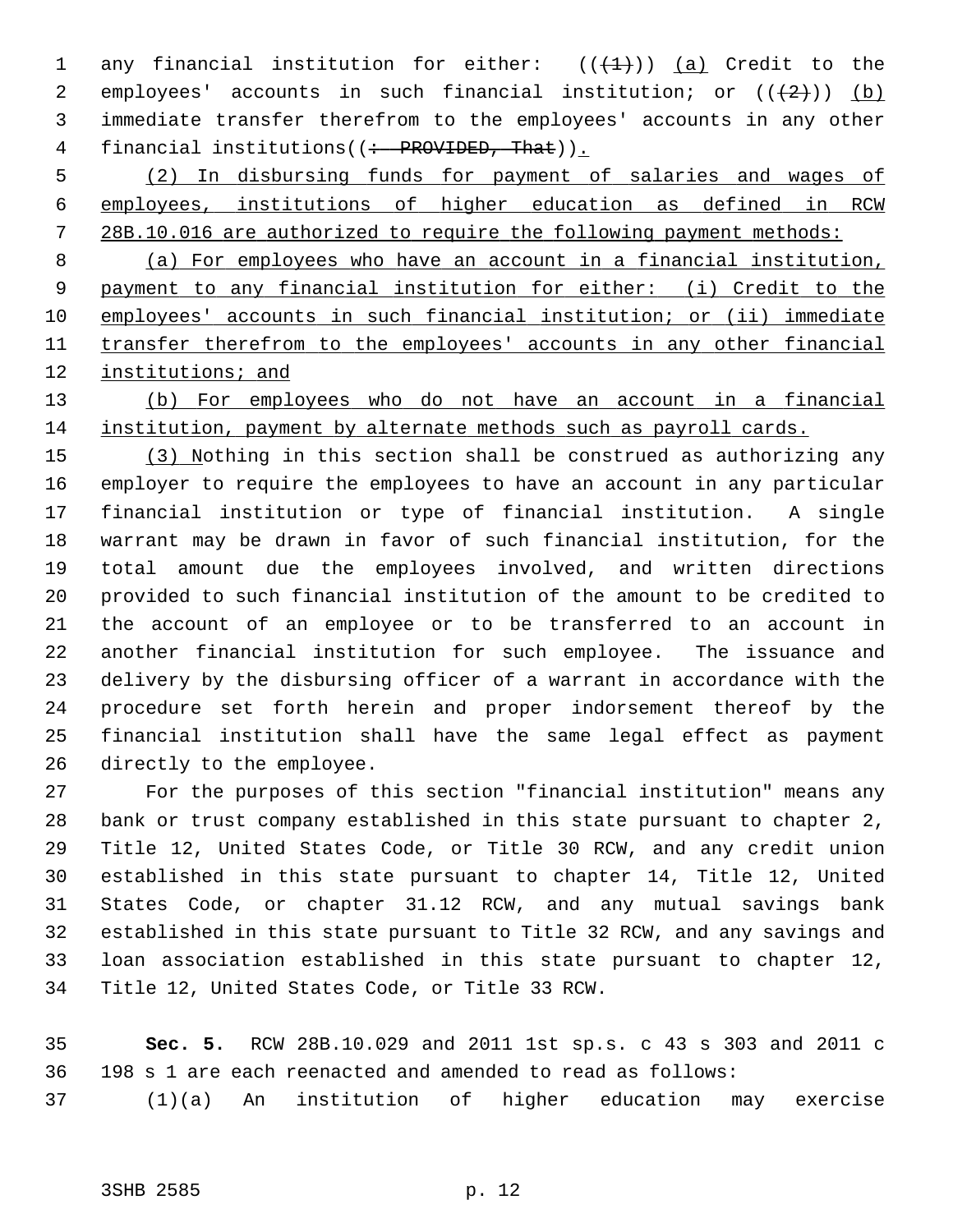1 independently those powers otherwise granted to the director of 2 enterprise services in chapter 43.19 RCW in connection with the 3 purchase and disposition of all material, supplies, services, and 4 equipment needed for the support, maintenance, and use of the 5 respective institution of higher education.

 6 (b) Property disposition policies followed by institutions of 7 higher education shall be consistent with policies followed by the 8 department of enterprise services.

 9 (c)(i) Except as provided in (c)(ii) of this subsection, purchasing 10 policies and procedures followed by institutions of higher education 11 shall be in compliance with chapters 39.19, 39.29, and 43.03 RCW, and 12 RCW 43.19.1901, 43.19.1906, 43.19.1911, 43.19.1917, 43.19.1937, 13 43.19.685, 43.19.700 through 43.19.704, and 43.19.560 through 14 43.19.637.

 (ii) Institutions of higher education may use all appropriate means 16 for making and paying for travel arrangements including, but not limited to, electronic booking and reservations, advance payment and deposits for tours, lodging and other necessary expenses, and other travel transactions based on standard industry practices and federal accountable plan requirements. Such arrangements shall support student, faculty, staff, and other participants' travel, by groups and individuals, both domestic and international, in the most cost- effective and efficient manner possible, regardless of the source of 24 funds.

25 (d) Purchases under chapter 39.29, 43.19, or 43.105 RCW by 26 institutions of higher education may be made by using contracts for 27 materials, supplies, services, or equipment negotiated or entered into 28 by, for, or through group purchasing organizations.

29 (e) The community and technical colleges shall comply with RCW 30 43.19.450.

31 (f) Except for the University of Washington, institutions of higher 32 education shall comply with RCW 43.19.769, 43.19.763, and 43.19.781.

33 (g) If an institution of higher education can satisfactorily 34 demonstrate to the director of the office of financial management that 35 the cost of compliance is greater than the value of benefits from any 36 of the following statutes, then it shall be exempt from them: RCW 37 43.19.685 and 43.19.637.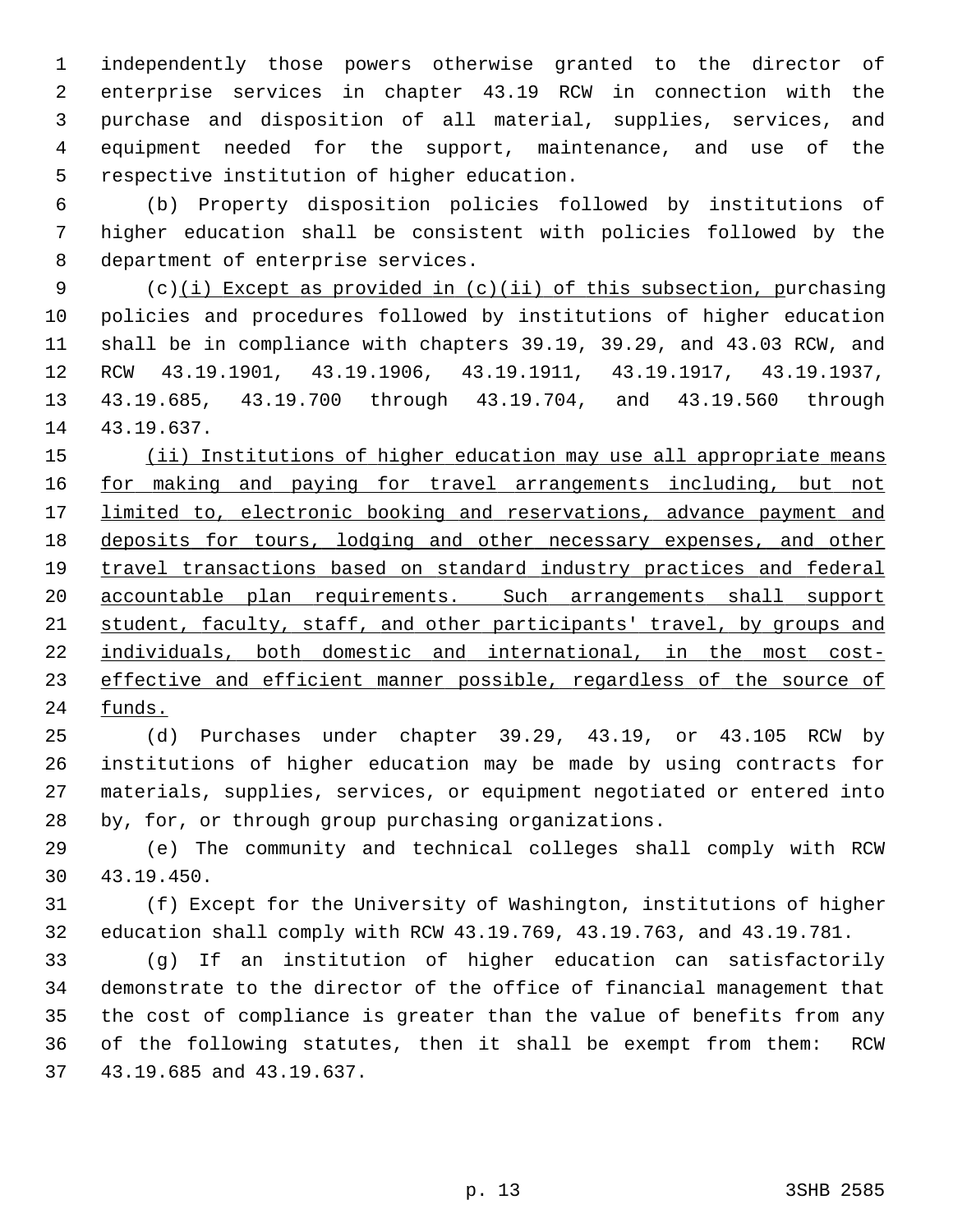1 (h) Any institution of higher education that chooses to exercise 2 independent purchasing authority for a commodity or group of 3 commodities shall notify the director of enterprise services. 4 Thereafter the director of enterprise services shall not be required to 5 provide those services for that institution for the duration of the 6 enterprise services contract term for that commodity or group of 7 commodities.

 8 (2) The council of presidents and the state board for community and 9 technical colleges shall convene its correctional industries business 10 development advisory committee, and work collaboratively with 11 correctional industries, to:

12 (a) Reaffirm purchasing criteria and ensure that quality, service, 13 and timely delivery result in the best value for expenditure of state 14 dollars;

15 (b) Update the approved list of correctional industries products 16 from which higher education shall purchase; and

17 (c) Develop recommendations on ways to continue to build 18 correctional industries' business with institutions of higher 19 education.

20 (3) Higher education and correctional industries shall develop a 21 plan to build higher education business with correctional industries to 22 increase higher education purchases of correctional industries 23 products, based upon the criteria established in subsection (2) of this 24 section. The plan shall include the correctional industries' 25 production and sales goals for higher education and an approved list of 26 products from which higher education institutions shall purchase, based 27 on the criteria established in subsection (2) of this section. Higher 28 education and correctional industries shall report to the legislature 29 regarding the plan and its implementation no later than January 30, 30 2005.

31 (4)(a) Institutions of higher education shall set as a target to 32 contract, beginning not later than June 30, 2006, to purchase one 33 percent of the total goods and services required by the institutions 34 each year produced or provided in whole or in part from class II inmate 35 work programs operated by the department of corrections. Institutions 36 of higher education shall set as a target to contract, beginning not 37 later than June 30, 2008, to purchase two percent of the total goods